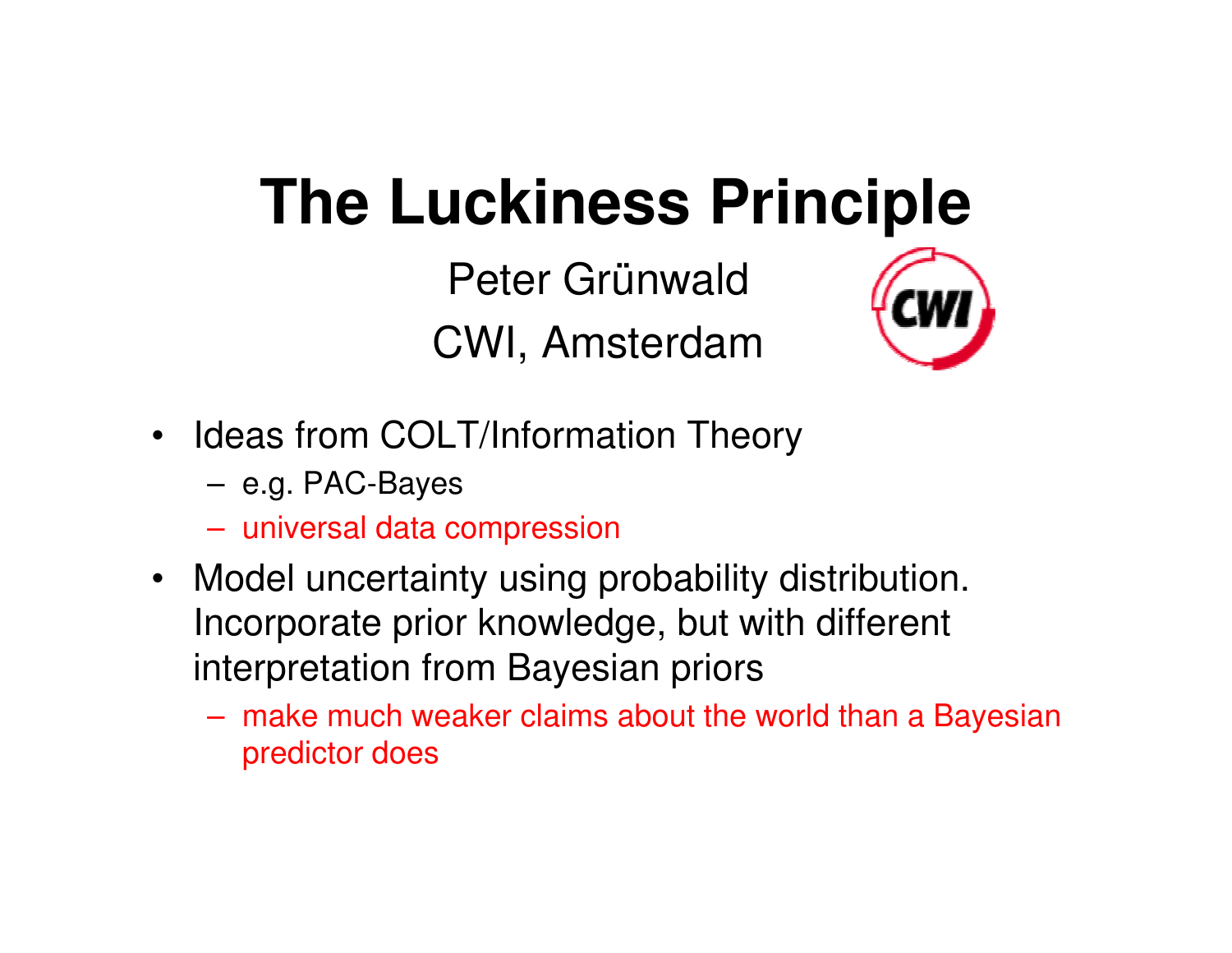## **Example: Gzip**

- $\bullet$ Consider your favorite data compressor, e.g. Gzip
- There must be some distribution  $P_{\sf{gzip}}$  over byte sequences  $x_1, x_2, \ldots$ such that, for all  $n, x^n$  ,  $\log P_{\text{gzip}}(x_1, \ldots, x_n) = L_{\text{gzip}}(x_1, \ldots, x_n)$
- Suppose  $X_1, X_2, \ldots \sim P^*$ 
	- –If  $P^* \neq P_{gzip}$  then there must be a code that is, on average, more efficient than Gzip more efficient than Gzip
	- **Links of the Company** If  $P^* = P_{\text{gzip}}$  then Gzip is the most efficient, and the entropy  $H(P \to \text{lis a good estimate of the average number of bits})$  $H(P_{\sf{gzip}})$  is a good estimate of the average number of bits needed to encode a text, i.e. for real texts,it should hold that

$$
H(P_{\text{gzip}}) \approx n^{-1} L_{\text{gzip}}(x^n)
$$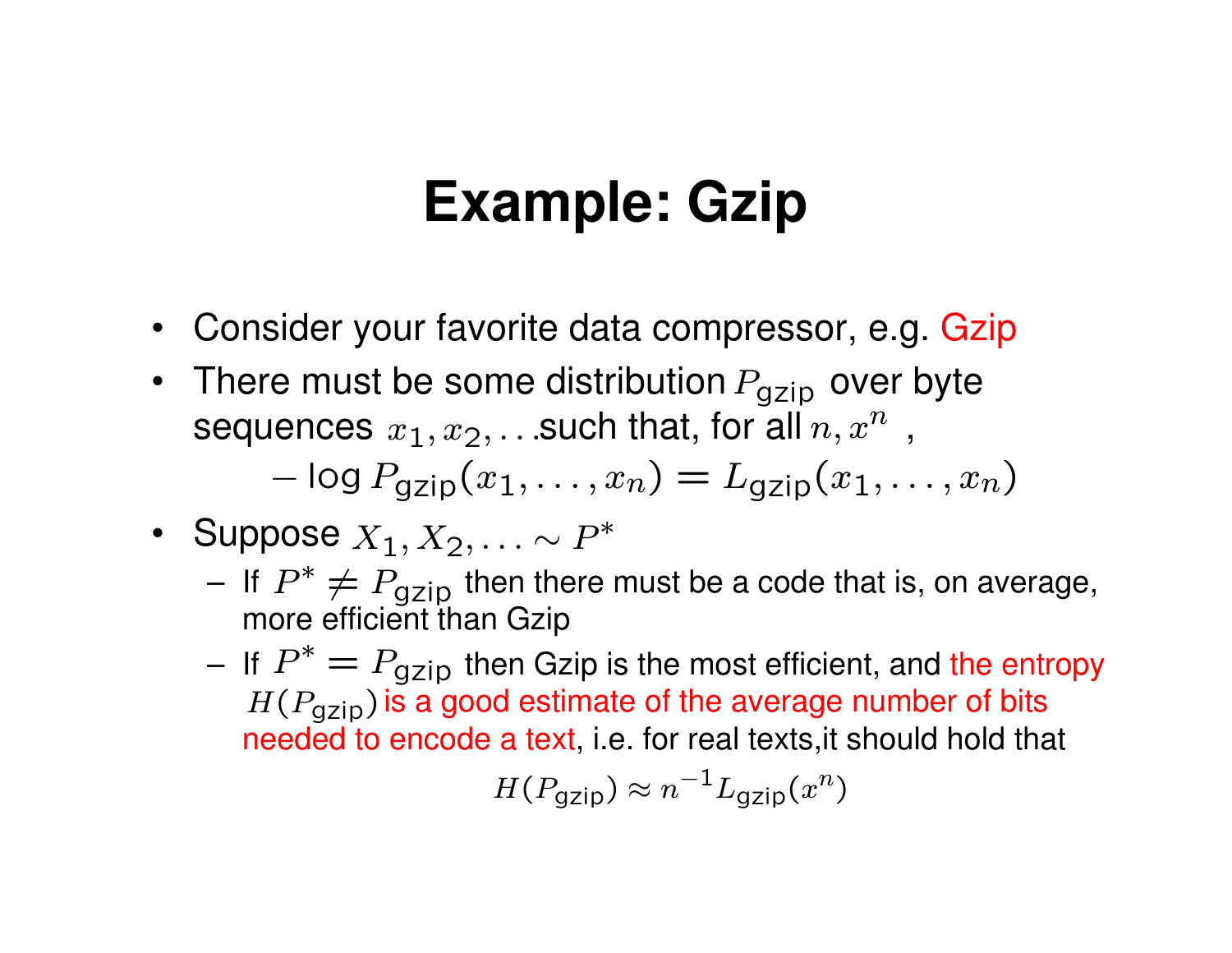## **Example: Gzip**

- $\bullet$ Consider your favorite data compressor, e.g. Gzip
- There must be some distribution  $P_{\sf{gzip}}$  over byte sequences  $x_1, x_2, \ldots$ such that, for all  $n, x^n$  ,  $\log P_{\text{gzip}}(x_1, \ldots, x_n) = L_{\text{gzip}}(x_1, \ldots, x_n)$
- Suppose  $X_1, X_2, \ldots \sim P^*$ 
	- –If  $P^* \neq P_{gzip}$  then there must be a code that is, on average, more efficient than Gzip more efficient than Gzip
	- **Links of the Company** If  $P^* = P_{\text{gzip}}$  then Gzip is the most efficient, and the entropy  $H(P \to \text{lis a good estimate of the average number of bits})$  $H(P_{\sf{gzip}})$  is a good estimate of the average number of bits needed to encode a text, i.e. for real texts,it should hold that

$$
H(P_{\text{gzip}}) \approx n^{-1} L_{\text{gzip}}(x^n)
$$

**But of course, this doesn't hold at all!**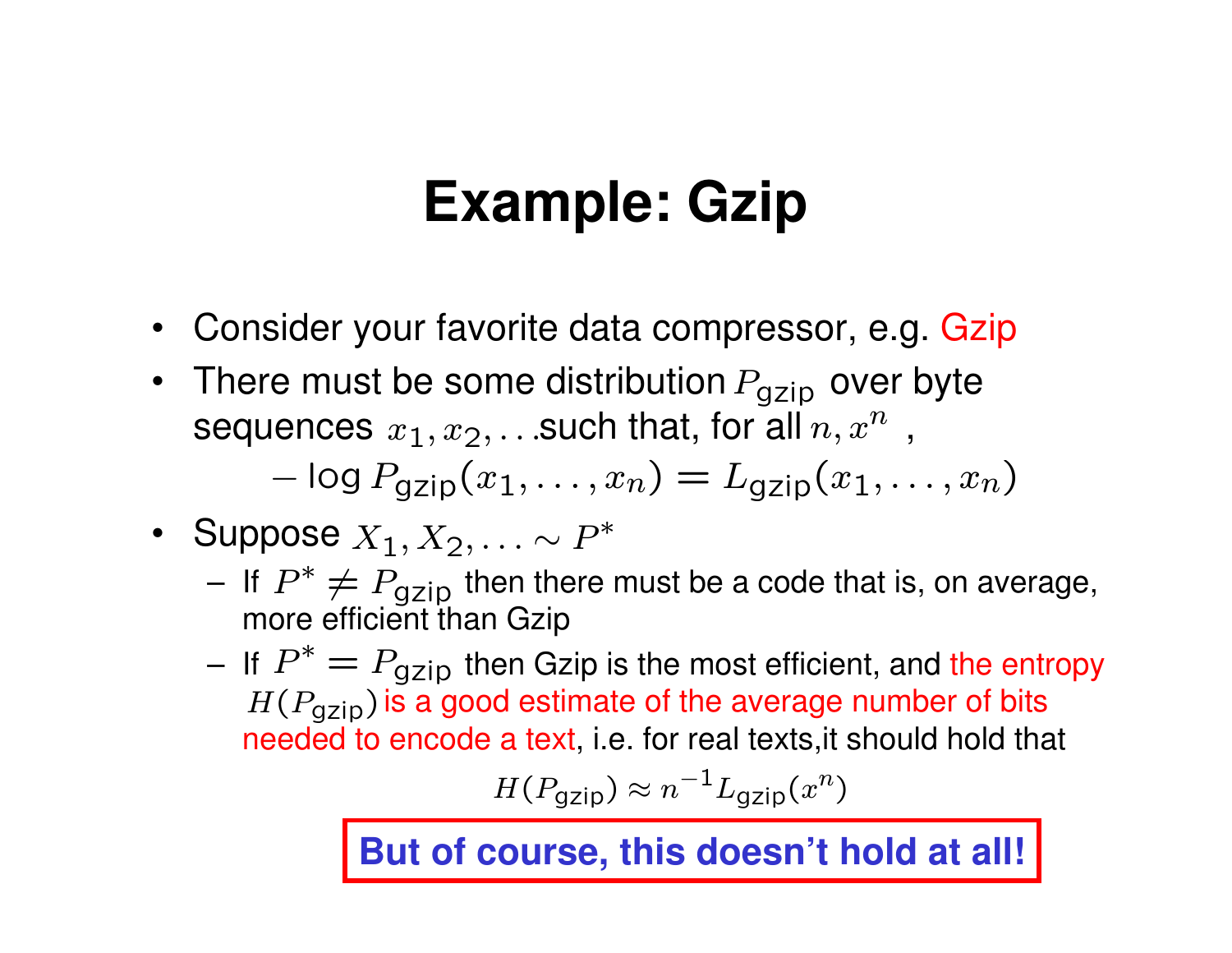## **Luckiness Principle**

- Gzip (PPMD) distribution perform reasonable if used for some prediction tasks
	- –e.g. data compression, estimate frequencies of symbols
- But very bad when used for other tasks
	- **Links of the Company** e.g. estimate how many bits you need if you use it to code data
- Apparently, prior knowledge is "adequate" for some prediction tasks, not others

 $\rightarrow$  different construction of "predictive distributions":

$$
\arg\min_{\bar{P}} \max_{x^n \in \mathcal{X}^n} \left\{ -\log \bar{P}(x^n) - \left[ \min_{\theta \in \Theta} -\log P(x^n | \theta) + a(\theta) \right] \right\}
$$

$$
\xrightarrow{\bar{P}(x^n)} \approx \sum_{\theta \in \Theta} P(x^n | \theta) \frac{e^{-a(\theta)}}{\sum_{\theta' \in \Theta} e^{-a(\theta')}}
$$